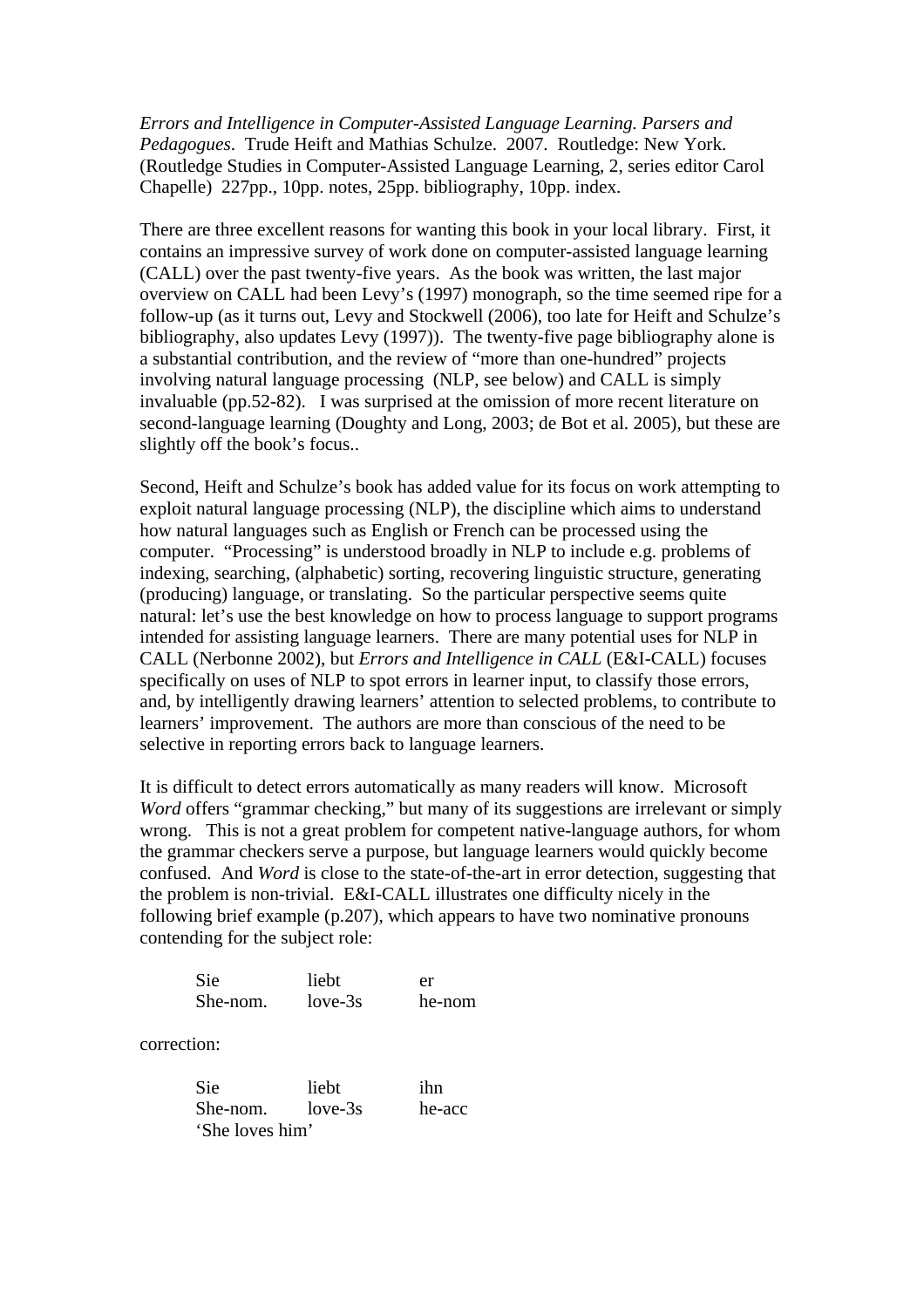The difficulty with the simple correction is that the original is not absolutely illformed; *sie liebt er* is well-formed e.g. if the *sie* (which, incidentally, can also be accusative case, and therefore an object) is contrastively stressed. The correction is nonetheless appropriate for beginning or intermediate learners who need to master pronominal case – not only to keep the exercise going, but also since this construal only makes sense in very particular circumstances. The example illustrates the more general point that wide-coverage grammars (or parsers) will need to be tuned to the target grammars that learners are aiming for. This implies that special-purpose grammars will need to be developed for error detection.

A further, general difficulty in detecting errors must be seen against the background of the ambiguity problem in computational linguistics. Natural language parsers normally assign too many analysis trees to well-formed sentences, including those that native speakers perceive as unambiguous. As Abney (1996) argues, the problem lies not in the quality of the grammars but rather in the fact that natural language structures may be used for multiple purposes. The potential ambiguity does not impede communication because interlocutors focus effortlessly on each other's intended meanings – i.e. they DISAMBIGUATE. If we now attempt to additionally recognize not only the legitimate (target) structures of the language being learned but also the ill-formed structures produced by learners, we recognize additional structures and exacerbate the disambiguation problem. To make matters more difficult, one also needs to classify the errors detected if one is to offer effective feedback to users. In his respect, parsing for CALL applications is more difficult than parsing in applications in which well-formed text dominates (newspaper text). Chap. 2 reviews various approaches to solving this problem, but does not, to my mind, add a great deal of clarity to the discussion. While Menzel and colleagues are sanguine about error detection (see references in E&I-CALL), Vandeventer Faltin (2003) is explicitly pessimistic about the same techniques after evaluating them practically and extensively on a corpus of learner language, and obtaining error recognition rates of only about 50% (p.180).

When two competent practitioners disagree about an issue as simple as whether one can or cannot detect errors, then the question may need to be posed more subtly. Perhaps it is useful to study the circumstances under which errors may or may not be found, e.g. as a function of sentence length or target grammar complexity, or of error sorts, or learning situation (direct response vs. free composition). Such suggestions are in the literature, and are referred to throughout the book, but they are not developed systematically. This reflects a fundamental weakness in E&I-CALL, namely that it is largely structured as a report on literature rather than as a systematic development. This also means that the authors do not attempt to extend a systematic description to an agenda for future research, something the field could definitely use.

A third reason for valuing this book indeed provides some of the systematization just found lacking: E&I-CALL is valuable for the integrated presentation it offers of the substantial research line that Heift has developed for investigating learner errors in CALL. Heift has evaluated components for their utility in CALL applications (Ch.2), and also studied the degree to which students are willing and able to use feedback from a CALL system (149ff), incorporating a modest number of learner variables. She has also shown how existing grammatical description frameworks allow parsing of ill-formed input together with an indication of the source of errors (Ch. 4.6), and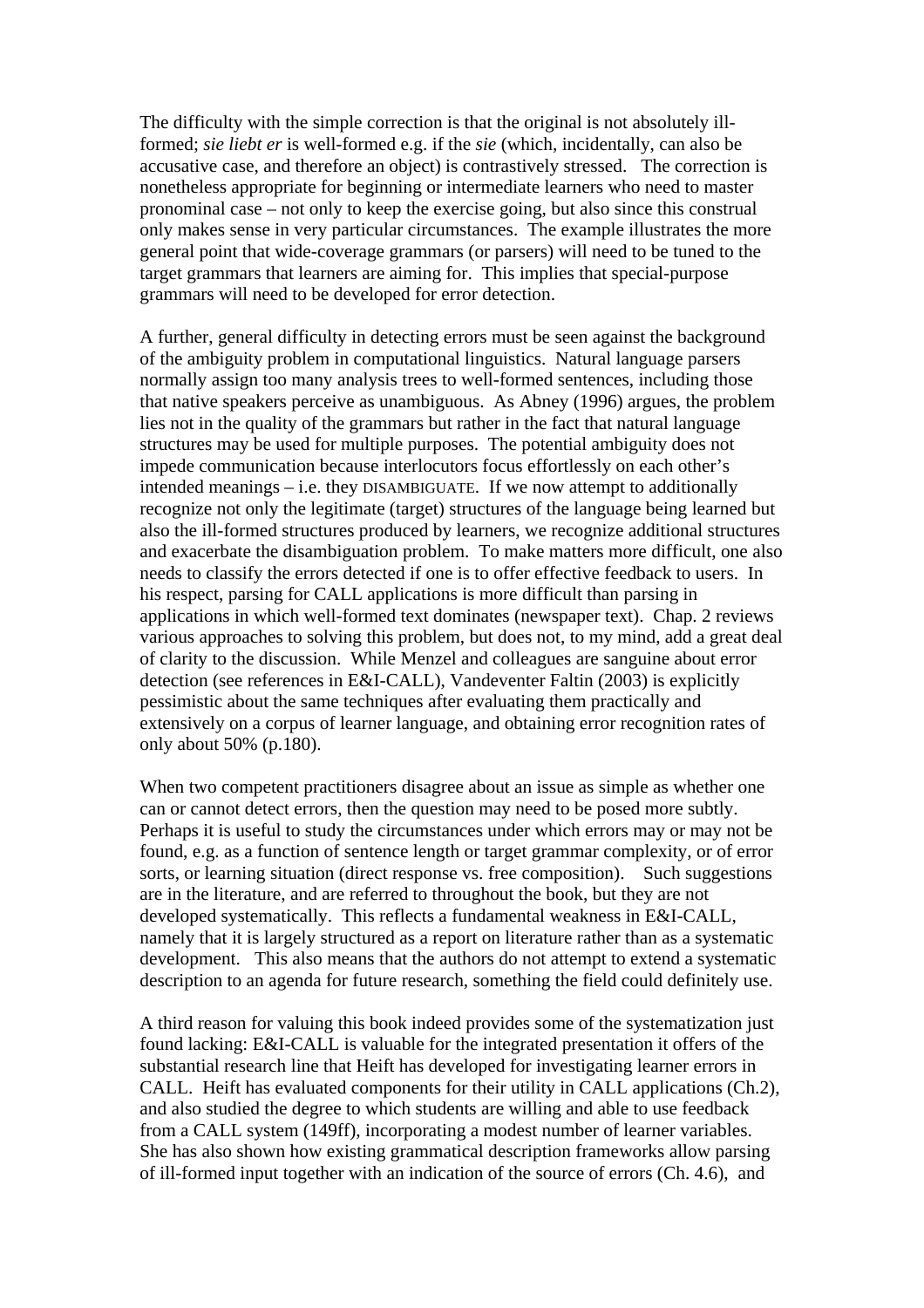she has evaluated that system vis-à-vis genuine student errors, including multiple errors (145ff, in a misnumbered section). This section illustrates the role of error detection and classification in supporting student exercises, a nice way to introduce the novel techniques in a limited fashion. Finally, she has researched the opportunities for employing user models to track student responses and thereby optimize system responses. E&I-CALL is valuable for pulling these various studies together.

But there are many points for which another book or a follow-up to this one is needed. In the ten years since Levy (1997), CALL (albeit NLP-less CALL) has taken over the role the older analogue language labs once played, meaning that the technical infrastructure for the sorts of applications E&I-CALL promotes is no longer a problem. This might suggest a strategy of developing increasingly ambitious applications for error detection and classification which might be integrated straightforwardly into existing systems, and Heift and Schulze would be the right researchers to sketch this research agenda in more detail (see remarks about Heift's deployment of error detection within simple exercises). In that case we should also prefer to see more attention paid to how these sorts of application should best be evaluated, perhaps using learner corpora of the sorts discussed in the book.

It would also be rewarding to pay more attention to what students *like* to do, and not only to what they learn when they are active. Given the general emphasis in education in guaranteeing "time on task," it is bothersome that CALL is sometimes accused of making language learning less social and less enjoyable, since this will depress the time students will spend learning, making CALL-based instruction less successful. Perhaps game-based or more socially oriented learning forms would be a more enjoyable embedding or accompaniment to the "focus on form" that is central in E&I-CALL.

I would also have appreciated some consideration of the techniques that have been developed for processing ill-formed input in spoken natural language understanding (NLU). Granted that the primary problem in NLU is not error detection and classification but rather the recovery of the intended message, NLU nonetheless remains an area in which the processing of ill-formed input is central, and from which techniques might be available. Finally, I would suggest that follow-up texts might focus more sharply on central issues in CALL and avoid digressions on general issues such as the choice of programming language for implementation or the appropriate background theory for understanding human-computer interaction (4.1-4.3).

The book has been produced somewhat carelessly. In Ch. 1, Sec. 2 announces that the book has four main parts (p.5), and then lists five, beginning with Part 2. Sec. 1.1.1 follows Sec. 1.2, and is followed by two sections numbered 1.1.3. "Buggy" rules, those used to process learner errors, are introduced on p.39, but are referred to later as "mal-rules" (p.196, p.202) without explanation. Neither term appears in the index. In general the prose is fine, but a copy editor would have caught many minor errors, such as the agreement error in the second sentence of the book (p.1). Naturally, authors are responsible for their books, but competent editing would have prevented many of these mishaps.